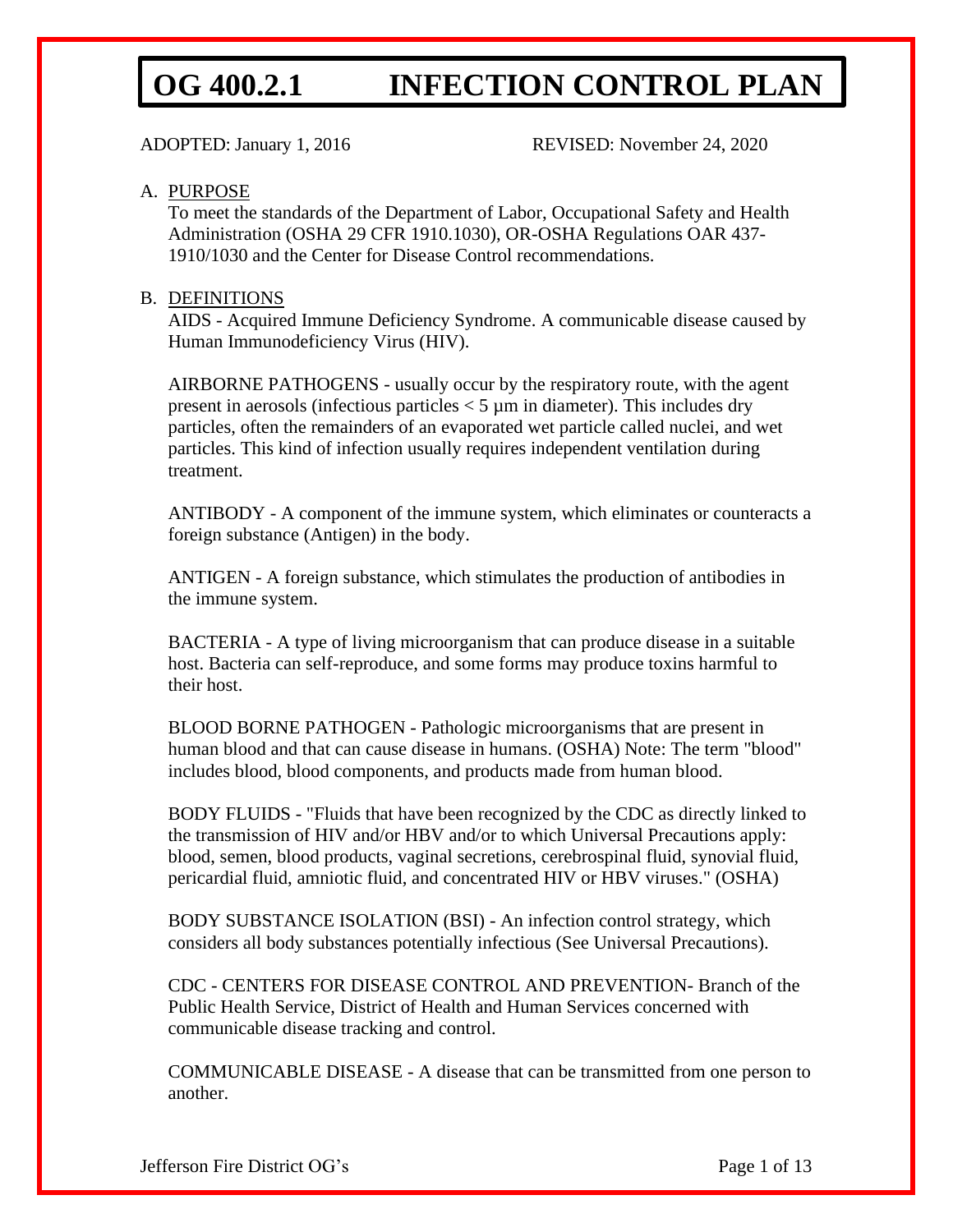CONTAMINANT/CONTAMINATED - "A substance or process that poses a threat to life, health, or the environment." (NFPA 472.)

ENGINEERING PRACTICES - Protocols and practices used to mitigate potential infections to blood or OPIM.

INFECTION - Eye, mouth, other mucous membrane, non-related skin, or parenteral contact with blood, other body fluids, or other potentially infectious material (OPIM).

HEPATITIS - Inflammation or swelling of the liver. Certain drugs, toxins, or infectious agents, including viruses, can cause hepatitis. Hepatitis caused by viruses includes hepatitis A, B, and D (Delta), and non-A, non-B. Non-A, non-B, hepatitis C, hepatitis E, and others, as yet are unclassified types of hepatitis.

HEPATITIS A - (Infectious Hepatitis) Viral form of hepatitis spread by fecal contamination and generally not a significant risk for emergency care providers. Vaccine available.

HEPATITIS B - (Serum Hepatitis) Viral form of hepatitis spread by blood contact, and as a sexually transmitted disease. It is a significant risk for emergency care workers. Infection may result in death, chronic hepatitis, liver cancer, or cirrhosis of the liver. Vaccine available.

HEPATITIS C (HCV) - A recently identified viral form of hepatitis, spread via blood contact.

HEPATITIS D - (DELTA, HDV) Viral hepatitis in people with an HBV infection. Delta hepatitis is a complication of HBV infection and can increase the severity of HBV infection.

HEPATITIS, NON-A NON-B (NANB) - Viral hepatitis caused by a virus other than hepatitis A or B. A disease of exclusion, there are probably several viruses responsible. NANB hepatitis is a blood borne infection, and the cause of ninety percent of posttransfusion hepatitis cases.

HIV INFECTION - A person who has tested positive for HIV antibodies and confirmed with western blot testing. HIV infected patients may or may not develop AIDS but can spread the virus through blood and bodily fluids.

MUCOUS MEMBRANE - The lining of the nose, mouth, eyes, vagina, and rectum. Not as durable as skin, contact of infected body fluids with mucous membranes may transmit disease.

OTHER POTENTIALLY INFECTIOUS MATERIALS (OPIM) - Human body fluids such as semen, vaginal secretions, cerebrospinal fluid, synovial fluid, pleural fluid,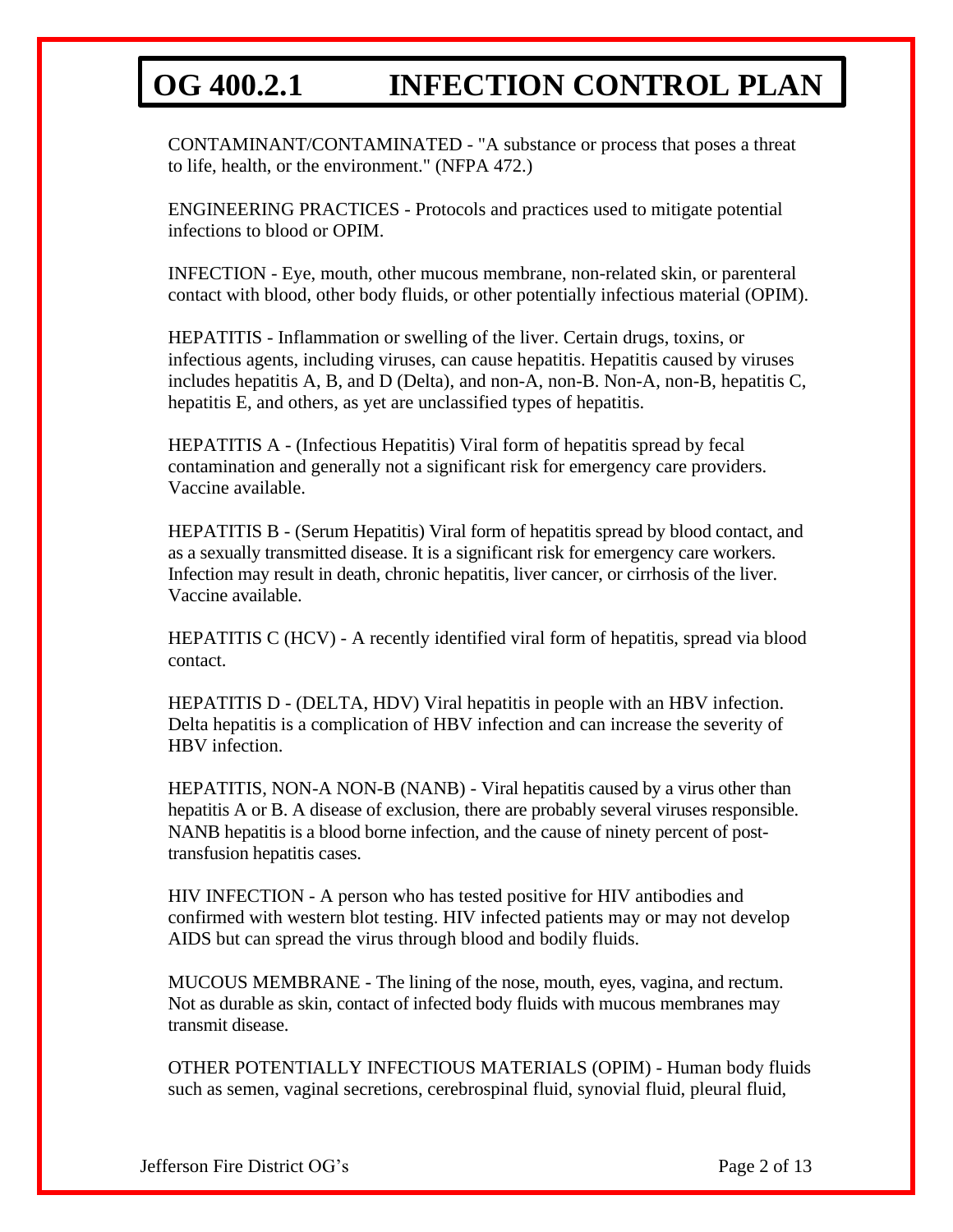amniotic fluid, saliva in dental procedures, body fluid that is visibly contaminated with blood, and all body fluids in situations where it is difficult or impossible to differentiate between body fluids; and any unfixed tissue or organ (other than intact skin) from a human (living or dead).

PANDEMIC - A global outbreak of disease. Pandemics happen when a new virus emerges to infect people and can spread easily between people.

PARENTERAL INFECTION - "Infection, which occurs through a break in the skin barrier." (OSHA) This would include injections, needle sticks, human bites, and cuts contaminated with blood.

PPE - PERSONAL PROTECTIVE EQUIPMENT - "Specialized clothing or equipment worn by an employee for protection from a hazard. General work clothes (e.g. uniforms, pants, shirts, or blouses) not intended to function as protection against a hazard is not considered to be personal protective equipment." (OSHA)

UNIVERSAL PRECAUTIONS - "A system of infectious disease control which assumes that every direct contact with body fluids is infectious and requires every employee exposed to direct contact with body fluids to be protected as though such body fluids were HBV or HIV infected. Therefore, Universal Precautions are intended to prevent health-care workers from parenteral, mucous membrane, and nonintact skin infections to blood borne pathogens and should be used by emergency response personnel." (OSHA)

### C. GENERAL PROGRAM MANAGEMENT

- 1. There are seven major "Categories of Responsibility" that are central to the effective implementation of this Infection Control Plan. They include but are not limited to: Fire Chief, Infection Control Officer, Training Officer, Fire Officers, Marion County Health District, Jefferson Rural Fire Protection District Administration, Paramedics, EMTs, Responders and Jefferson Rural Fire Protection District Medical Director.
- 2. The following sections define the roles of each of these personnel in carrying out this plan.
	- a. Fire Chief The tasks of managing the District's Infection Control Plan is delegated to appropriate officers and other District's personnel as noted below. The ultimate responsibility for the health and welfare of all personnel, however, remains that of the Fire Chief.
	- b. Infection Control Officer: (Scott Shepherd) The Infection Control Officer will be responsible for overall management and support of the Air Borne and Blood Borne Pathogens Compliance Program. Activities delegated to the Infection Control Officer, include, but are not limited to: Overall responsibility for implementing the Infection Control Plan for the entire District Personnel. Working with Administration, Medical Director, Designated Health Care Professional, supervisors and other personnel to develop and administer any additional blood borne related policies and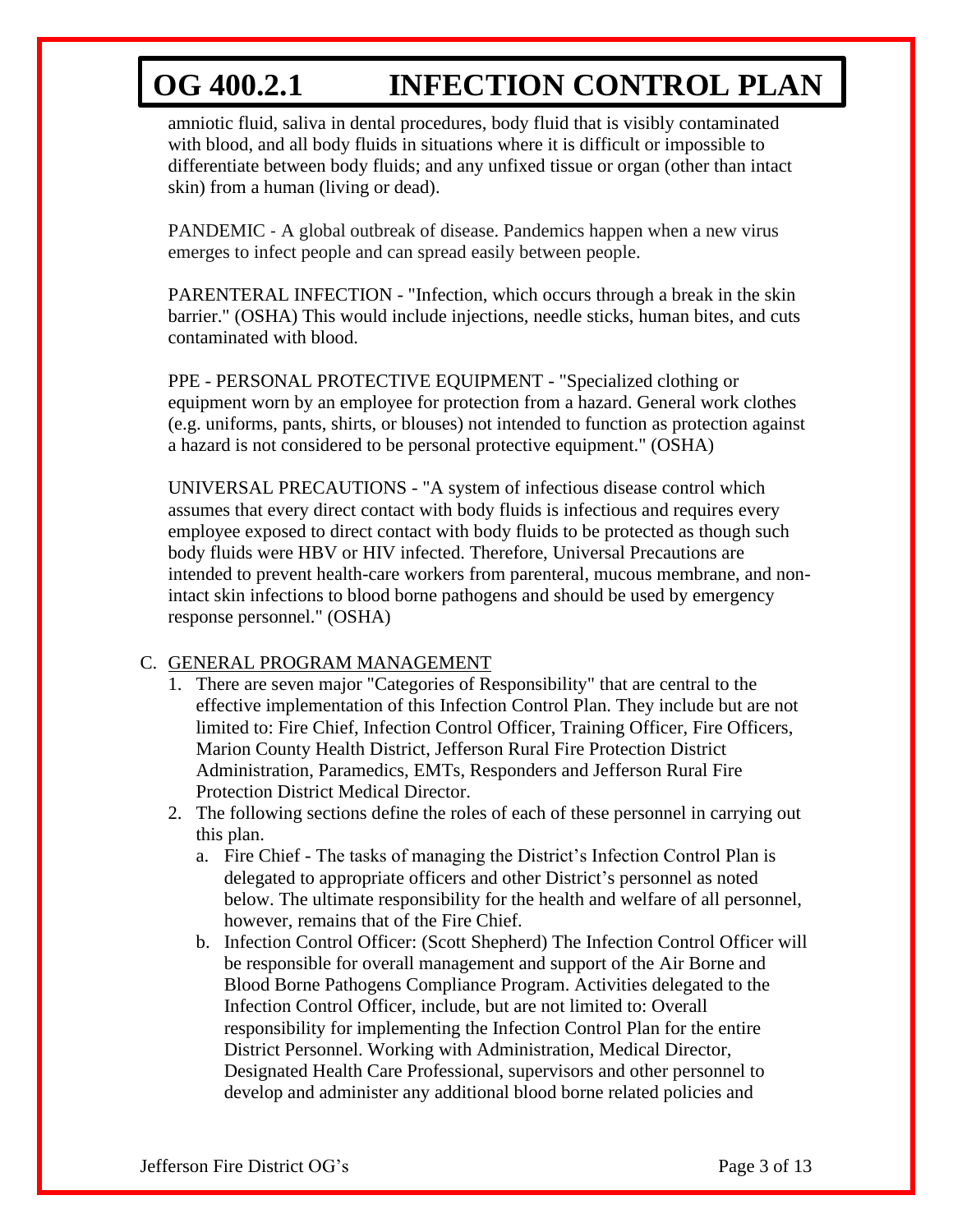practices needed to support the effective implementation of this plan. Collecting and maintaining a suitable reference library on Blood Borne Pathogens. Standard and Blood Borne Pathogens safety and health information. Knowing current legal requirements concerning air borne and blood borne pathogens. Acting as District liaison during District of Safety inspections. Conducting periodic District audits to maintain a current Infection Control Plan. Conduct spot inspections of on-scene and station operation to ensure compliance with District Infection Control Plan. Coordinate the HBV immunization program with the designated District Medical Director and maintain immunization records. Follow up on any infections and advise the employee of status. Conduct training in air borne and blood borne pathogens. In conjunction with the Training Division, maintain accurate roster of personnel who have received required training and develop suitable education programs.

- c. Training Officer The Training Officer will be responsible for coordinating training objectives with the Infection Control Officer and assist in record keeping with regard to training. The Training Office will: Maintain a current list of District personnel who have received the required training and work with the Infection Control Officer to ensure appropriate training is planned.
- d. Fire Officer personnel are responsible for infection control in their respective areas. They work directly with the Infection Control Officer and their personnel to ensure that the proper infection control procedures are followed, and significant infections documented.
- e. Firefighters, Responders, EMTs and Paramedics These personnel have the most important role in the air borne and blood borne pathogens compliance program. The ultimate execution of much of this Infection Control Plan rests in their hands. Activities which are delegated to these individuals, include, but are not limited to: knowing the tasks they perform that have a potential for infection, successfully completing the blood borne pathogens training sessions, knowing and following the work practice controls outlined in the Infection Control Plan, planning and conducting all operations in accordance with the work practice control plan, developing good personal hygiene habits and reporting any suspected occupational infection or infectious disease to the Infection Control Officer.
- f. Approved Medical Director: Act as liaison with the medical community. Act as resource for Infection Control Officer.
- 3. Availability of Infection Control Plan to Personnel To help them with their compliance efforts, the District's Infection Control Plan is available to all personnel at any time. Personnel are advised of this availability during their education/training sessions. The Infection Control Plan is kept in the following locations: District Web page.
- 4. Review and Update of The Plan The Districts recognize that it is important to keep this Infection Control Plan up to date. To ensure this, the plan will be reviewed and updated under the following circumstances: Whenever Federal, State, or Local Laws mandate a change to the plan whenever new or modified tasks and procedures are implemented which affect occupational Infection of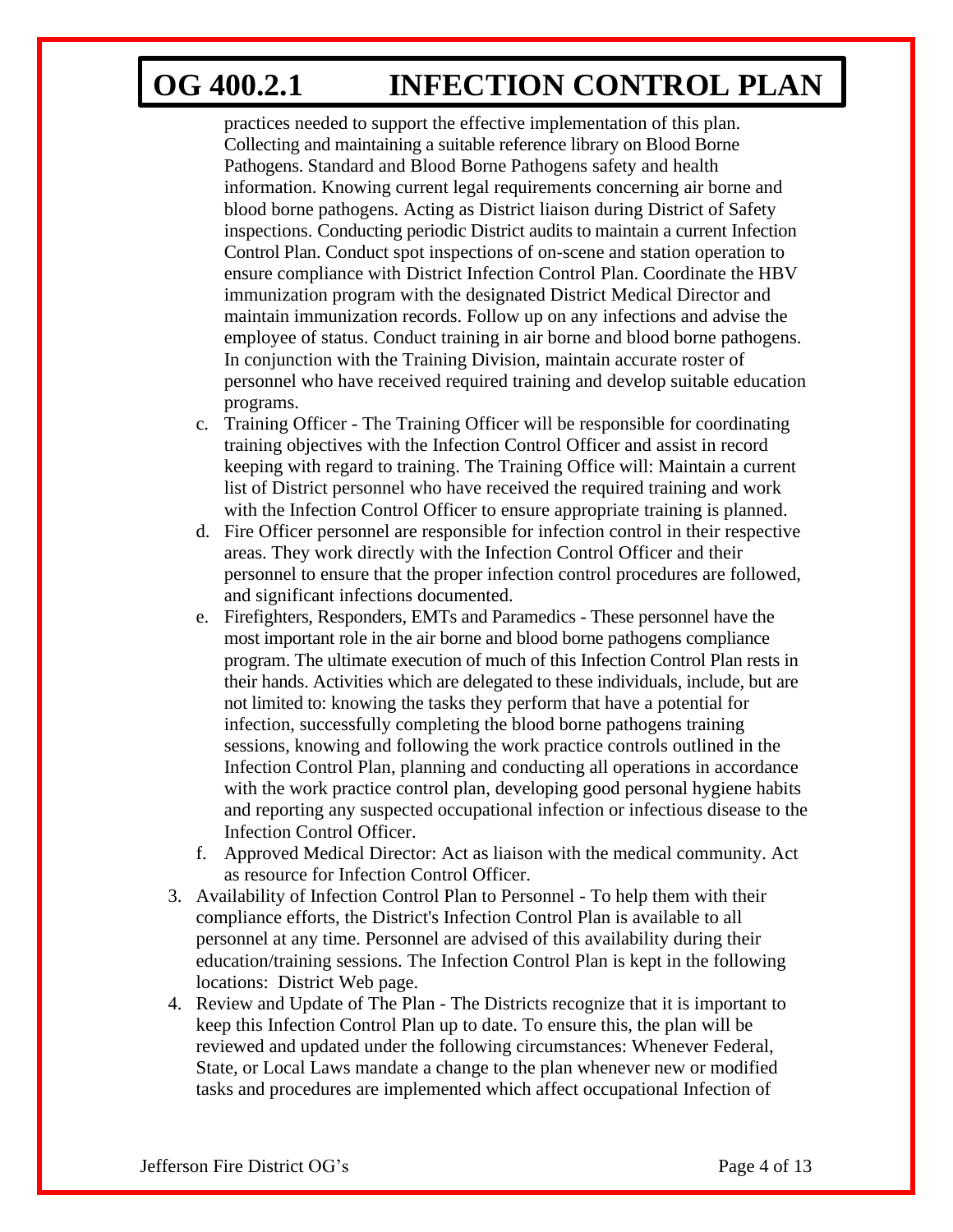District personnel, whenever the Medical Director recommends changes, whenever the Center for Disease Control recommends changes and annually reviewed by the Compliance Officer.

5. Infection Determination - Personnel in the following job classifications have risk of occupational infection during the course of providing emergency medical services: Emergency Medical Responder (EMR), Emergency Medical Technician (EMT), Advanced Emergency Medical Technician (AEMT), EMT Intermediate, Paramedic, Fire Officers, Driver/Operator, Firefighters and Support Personnel.

### D. INFECTION CONTROL PROCEDURE

- 1. Introductions and Purpose
	- a. This procedure outlines protective measures that the District personnel and affiliated responders shall take when treating all patients. These protective measures shall be taken even if the patient does not have symptoms of an infectious disease. It will be the individual responder's responsibility to initiate protective measures as designated in the protocol and the District's responsibility to provide the necessary equipment, training, and inspections to ensure compliance.
	- b. It is understood that while it is the responsibility of Jefferson Rural Fire Protection District to keep its responders informed on infectious diseases, it is equally as important for each and every responder to make every effort to remain up-to-date on the latest information available in the area of infectious disease and infectious disease control practices. Due to the almost daily updates and changes on this topic, Jefferson Rural Fire Protection District will find it difficult to remain the responder's only source of information and guidance. Each responder must accept a portion of the responsibility for their own protection and should continuously update their knowledge in this area.
- 2. Infectious Disease Transmission
	- a. All viral agents must penetrate the body's defenses to cause illness. Each type of cells' the viral agents attack tends to be specific for that virus. The virus, in its attack, does not immediately kill the cells; rather the virus takes over the reproductive process of the cell in order to reproduce daughter virus particles. Viral agents live and reproduce without the host cell.
	- b. Infection Control has three objectives: Reducing the risk of contamination to the responder, reducing the risk of contamination to the patient and risk of cross contamination from patient to provider to patient.
	- c. The skin acts as a barrier against infection to infectious contaminants. If the skin has open sores, cuts, or abrasions this protective barrier is compromised. Infectious contaminants can also enter the body through the mucus membranes of the eye and mouth. Once inside the body, viruses can be absorbed into the blood stream. Some of these viruses are able to stimulate the body to produce antibodies to defend against it.
	- d. For illness to occur there must be the following: Blood or other body fluids containing the virus an opening to the inner part of the body, a means of getting the virus inside that opening, an adequate amount (dose) of virus, and an immune system incapable, for any reason, of adequately responding to the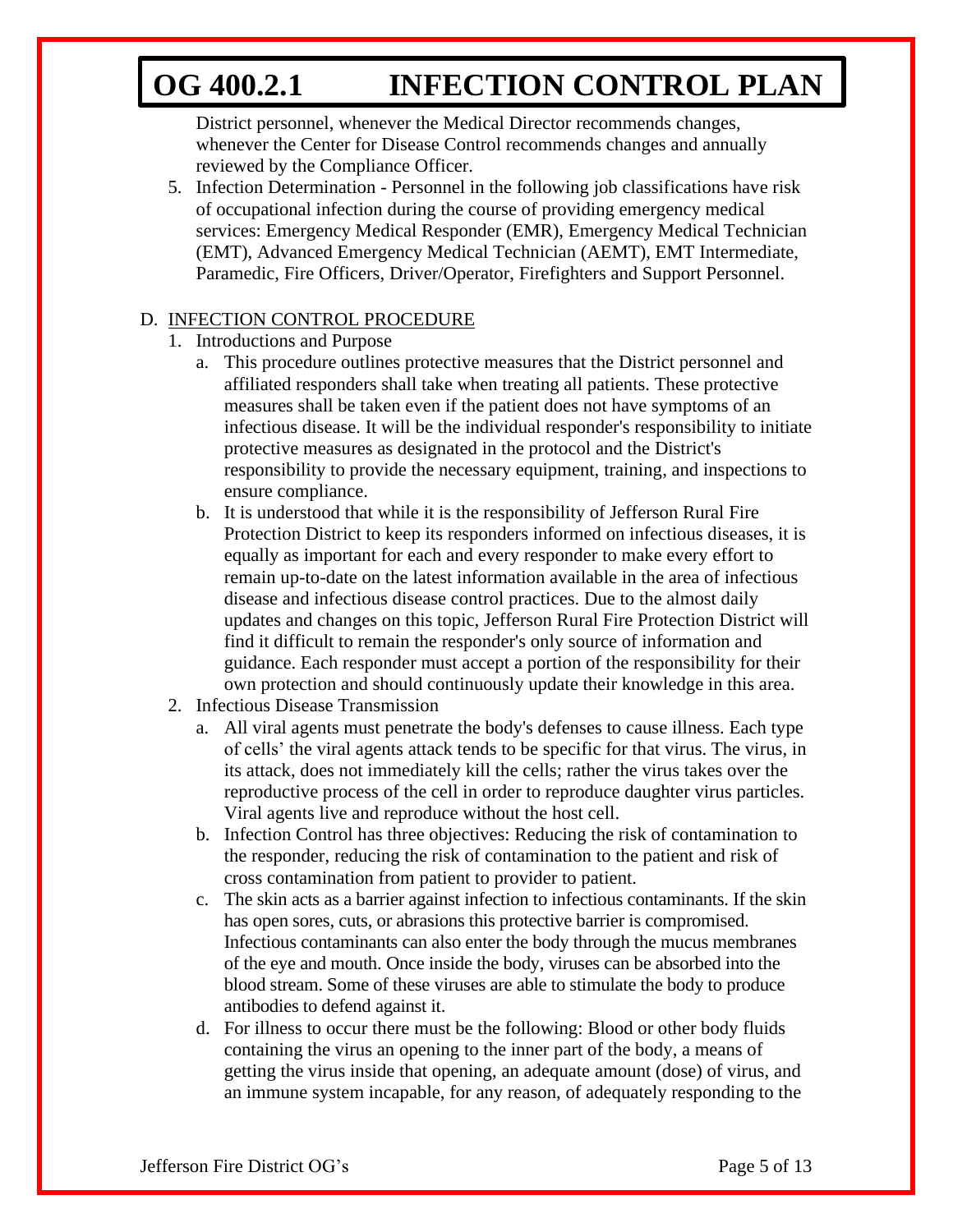infective challenge. Patients who cough and/or sneeze around treatment personnel also increase the risk of infection. A puncture wound resulting from sharps that have been in contact with the blood or OPIM possess a significant risk to treatment personnel. Among the general public, and in the hospital setting, the most efficient route of transmission is directly from the infected person, not through an intermediary. In other words, for the rescuer to take an infection home to a family member, the rescuer would have to first get the infection.

- e. Hand washing is the best deterrent for transmitting infectious diseases.
- f. Tasks and procedures in which occupational infection to air borne or blood borne pathogens may occur include but are not limited to: During emergency conditions Pleural decompression Conducting patient assessment Controlling hemorrhage Maintaining airway control Transportation of biohazardous waste Suctioning the airway Splinting fractures Obtaining intravenous access Bandaging wounds Packaging and handling patients Childbirth Placing oropharyngeal devices During non-emergency conditions Placing nasopharyngeal devices Decontamination procedure Placing esophageal obturator devices Providing supplemental oxygen Tracheal intubation (Nasal/Oral) Obtaining blood samples Cricothyrotomy General housekeeping procedures
- 3. Infectious Disease Prevention

The objective of prevention is to establish protective measures to prevent or reduce the risk of direct infection to infectious diseases. When asking a patient about their medical history, it is appropriate to ask if they have any infectious diseases. Personnel should be aware of the following: Patients may not know they have an infectious disease, and/or patients may not be honest in their responses to questions. The level of protective precautions taken by personnel should be based on an evaluation of the patient's medical status and good judgment. All blood, airborne and OPIM should be treated as if known to be infectious for HIV, hepatitis, TB, or other blood borne pathogens.

- 4. Definition of Occupational Infection OSHA defines a significant infection as "a specific eye, mouth, other mucous membrane, non-intact skin, or potential contact with air, blood or other potentially infectious materials that results from the performance of Members duties." In other words, this would be either a percutaneous injury such as a needle stick, a cut with a sharp object, or contact of mucous membranes with blood, airborne or other OPIM.
- 5. Method of Compliance

The District understands that there are a number of areas that must be addressed in order to effectively eliminate or minimize infection to air borne or blood borne pathogens. The Plan calls for the following: Establishing appropriate work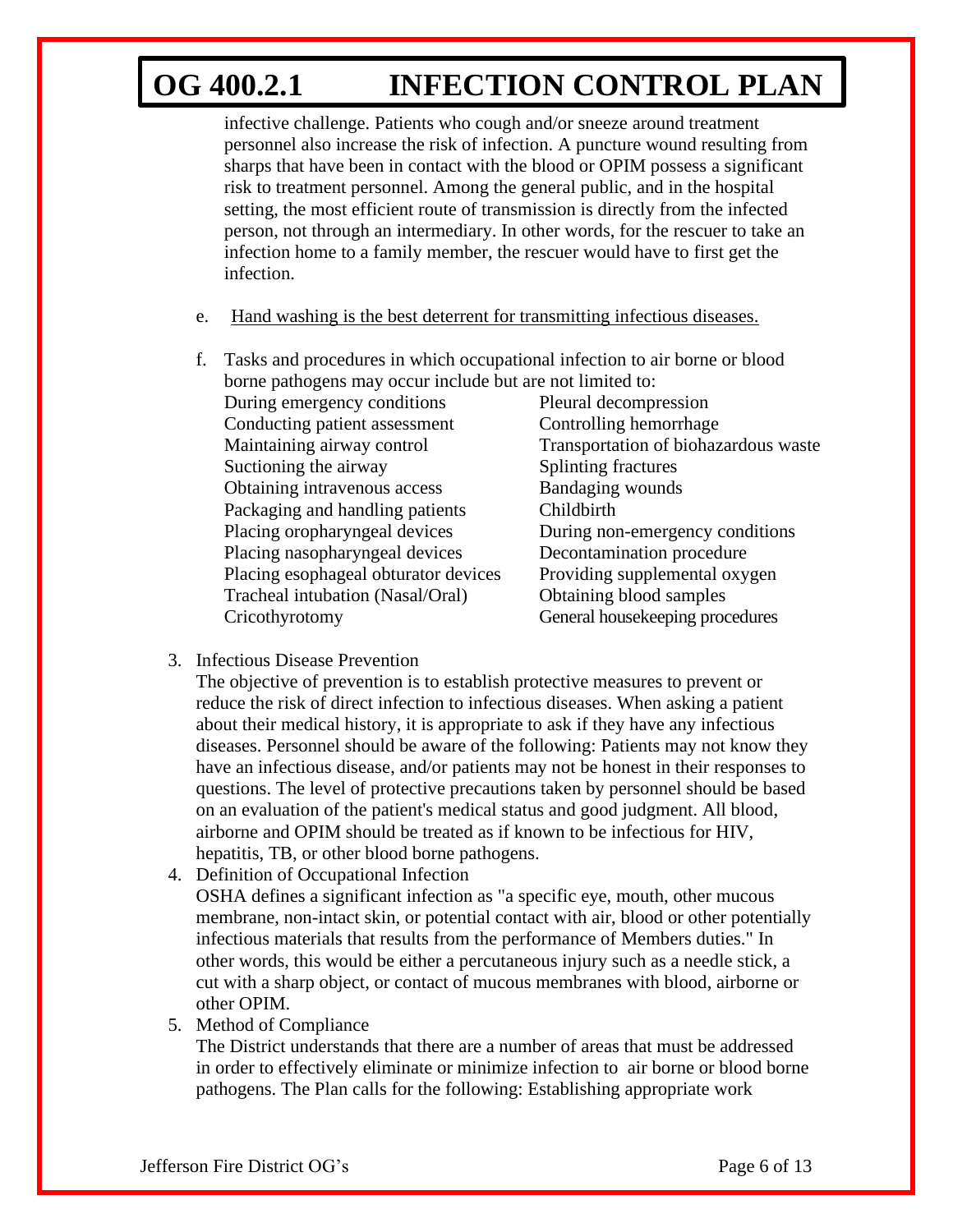practice controls, i.e. sharps boxes and the use of Body Substance Isolation, respiratory protection and necessary PPE (Personal Protective Equipment) for example, gloves and implementing appropriate Housekeeping Procedures i.e. germicidal agent. Each of these areas is reviewed with personnel during their Air and Blood Borne Pathogens related training and at the time of their initial orientation with the Jefferson Rural Fire Protection District (JRFPD).

- 6. Personal Protective Equipment
	- a. The most important factor is protecting District personnel and carefully following infection control guidelines. Any patient's air, blood or OPIM must be considered infected. This means that personal protective equipment (PPE) such as gloves, gowns, masks, and eye protection must be worn or be available to the responder when the likelihood of through-the-skin, mouth, nose or eye infection to the patient's air, blood or OPIM exists.
	- b. Refer to COVID-19 Control Procedure for workplace application.

c. Mask

The District provides three styles of masks: cloth mask, surgical mask, N95 mask and half mask respirators. Cloth or surgical masks will be worn if within six feet of patient. A N95 or half mask respirator will be worn whenever a patient is actively coughing or sneezing and there is the potential for aerosol or sputum infection to the crew. It is appropriate to also place either an oxygen mask with oxygen flow or a surgical mask on the patient.

d. Gloves

Wearing gloves is mandatory during direct patient care with any patient. Change contaminated gloves before touching other patients, uncontaminated equipment, or touching one's own body. Gloves must also be worn when cleaning potentially contaminated equipment, or when cleaning up blood or OPIM on surfaces of the apparatus. Remember to remove contaminated gloves before touching other surfaces or your exposed skin. Never re-use disposable gloves. To avoid cross contamination when dealing with multiple patients, multiple pairs of gloves may be appropriate. Double gloving may be useful if dealing with extreme amounts of blood or OPIM. Grossly contaminated gloves should be removed prior to entering the patient compartment once the initial on-scene treatment has been completed.

e. Eye protection

With the potential risk of getting infection through the mucous of the eyes greatly increasing, personnel should wear eye protection when within six feet of every patient contact.

f. Full body gowns

Whenever there is gross contamination or the patient has been contaminated with hazardous material, personnel shall wear full body protection. Turnouts with SCBA's or medical gowns with a mask, eye protection and gloves would be considered full body gowns.

PPE consisting of gloves and a combination of surgical mask/fluid shield, at a minimum, should be worn in the following situations: Whenever an intubation (medical or trauma) is being performed; when assisting with childbirth; when assisting with airway control, such as using BVM; when traumatic injuries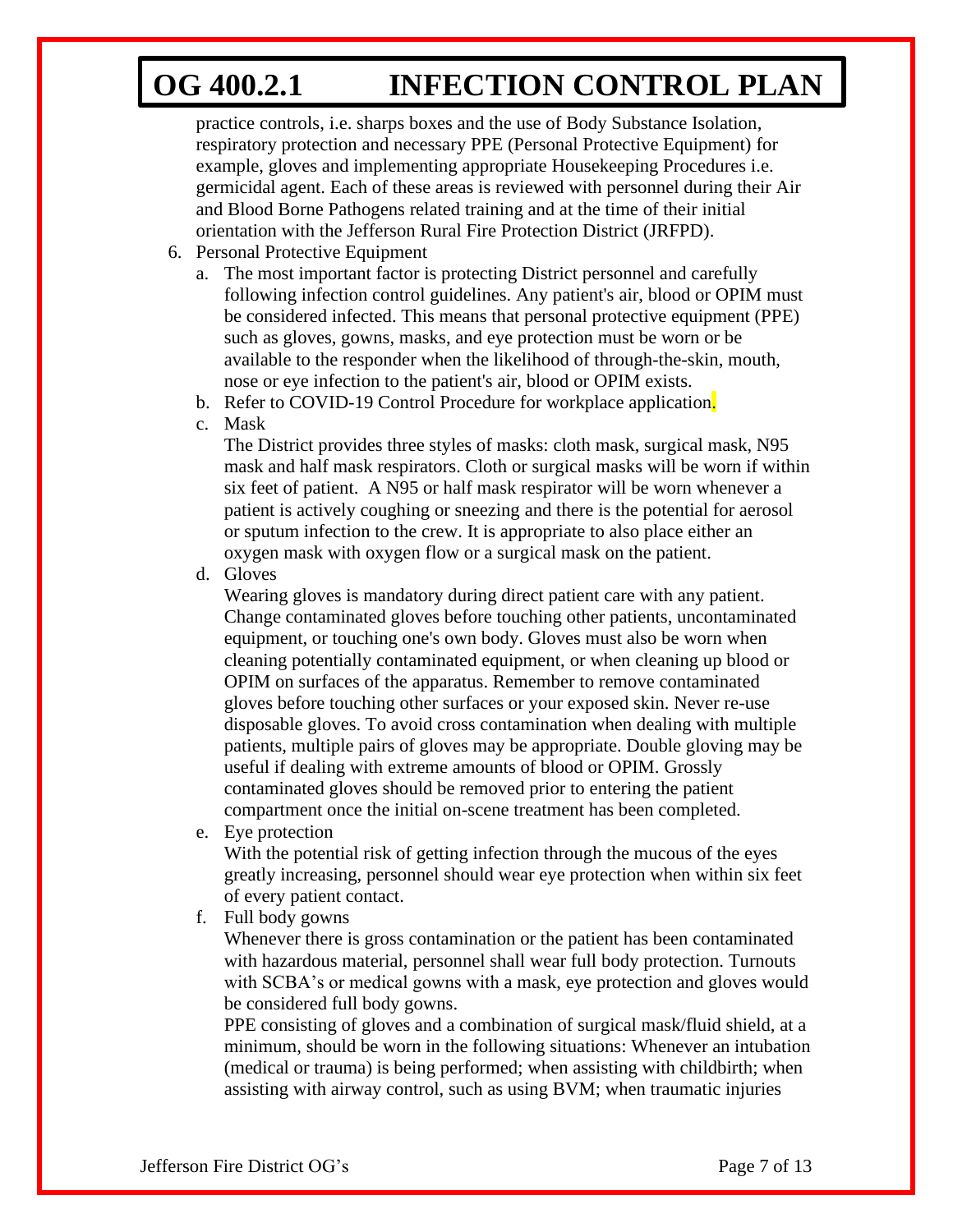result in significant contact with blood OPIM; when other types of calls (i.e. significant GI bleeds or vein-puncture) result in potential infection to blood or OPIM.

Someone with a potential or known pandemic disease, gowns will be worn for most situations. The probability that the medical care provider may be exposed to blood or OPIM can be determined prior to arriving on scene. Therefore, if the chances of handling blood or OPIM are high (i.e. CPR, IV Insertion, trauma, intubation, emergency childbirth), the care provider should put on PPE before beginning patient care. It is much easier to remove PPE if it is not necessary than to attempt to put it on during an emergency. Every attempt should be made to limit the number of rescuers having actual physical contact with a potentially infectious patient. Every effort should also be made to limit the infection time of all rescuers.

7. Disposable Medical Equipment

Disposable medical equipment will be used. The reusable medical equipment should be used only when disposable types are not available. Equipment not intended for reuse should be disposed of properly and not reused. To assure appropriate use of on hand supplies, refer to Medical Supplies and Equipment operational guideline.

8. Handling of Sharps

All personnel must take precautions to prevent injuries that can result when using, handling, cleaning, or disposing of needles, scalpels and other sharp instruments. Needles and other sharp instruments must be disposed of in sharps boxes as soon as possible after use. Sharps containers must always be kept closed. These containers are recommended by the Center for Disease Control and Prevention (CDC) as the only safe disposal means for sharps disposal. When disposing of sharps in a sharps box, the sharp edge should face downward. Always directly observe sharps dropping into the container. Jump kits shall have sharps boxes so that sharps may be properly handled.

Current policy is that sharps should rarely be recapped. If, however, a situation arises where the needle must be secured by recapping, the following procedure must be followed:

When starting an IV, remove the IV needle from the protective sheath and place the sheath within arm's reach. After the IV is initiated and the catheter is secured, reach with one hand and scoop the protective sheath up with the contaminated needle and click the needle in securely, locking it safely into the sheath by pressing the tip of the sheath against a firm surface.

A second alternative is to set the protective sheath on the ground nearby before starting the IV. When the IV is secured, step on the protective sheath and slide the needle into the sheath, locking it with an audible click. This method is only safe if wearing leather shoes or boots where an accidental puncture through the thick leather is highly unlikely.

Each of these alternatives allow for a relatively safe means for the disposing of contaminated IV needles. Never attempt to recap a needle with two hands or leave a needle unsheathed unless it can be immediately placed in an approved sharps container. Never attempt to remove the needle by hand from a syringe. It should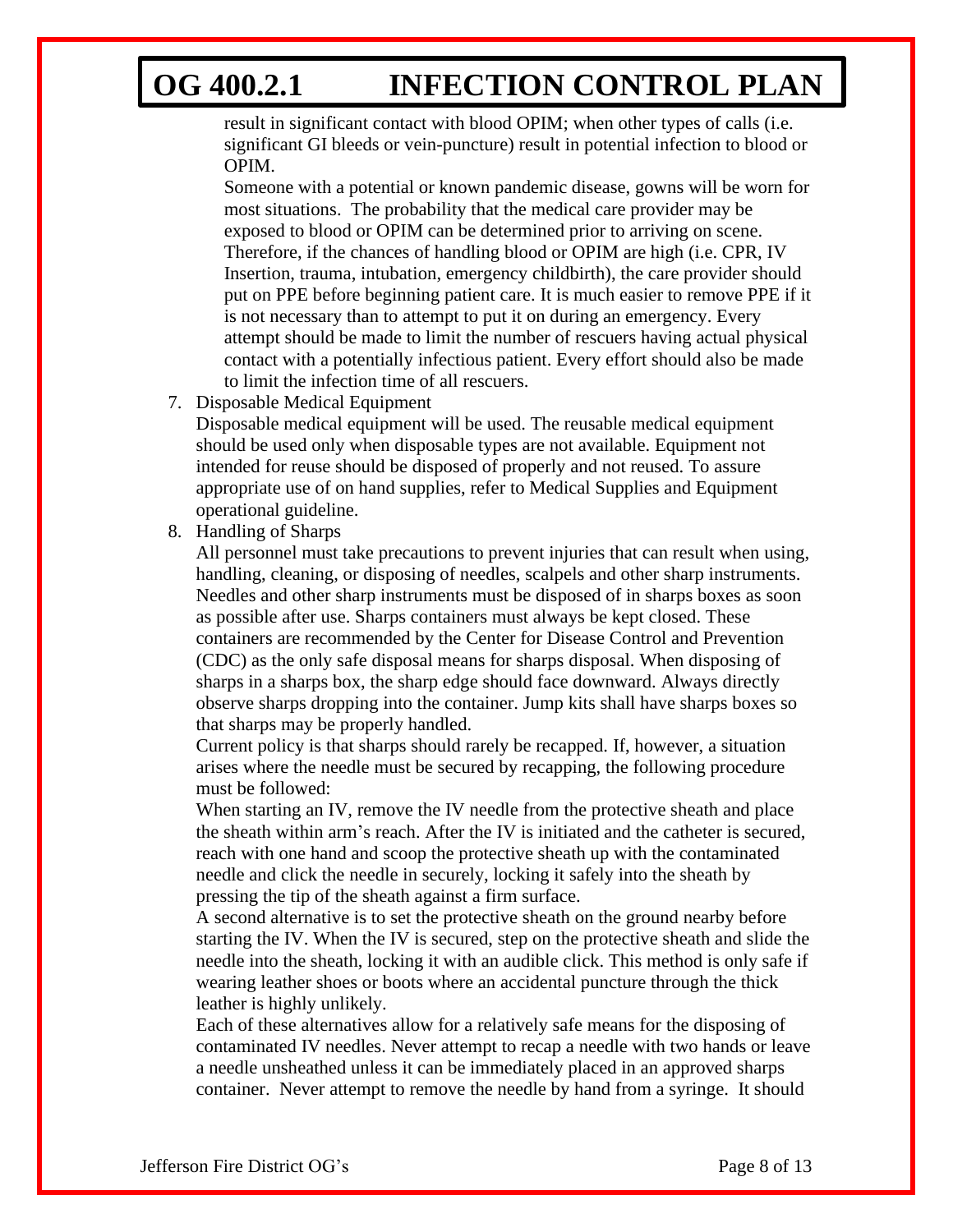be disposed of in a sharp's container. Sharps boxes shall be inspected and replaced when they are less than 3/4 full.

- 9. Decontamination, Disinfection and Disposal of Biohazard Waste
	- a. Disposal of Biohazard Waste

Biohazard waste is any solid or liquid waste which may present a threat of infection.

All biohazard waste shall be placed in red plastic disposable bags. When full, these bags will be disposed of in an approved biohazard waste container.

b. Decontamination and Disinfecting

It is important to remember that there are two steps in this process; cleaning and disinfecting. A contaminated object must first be cleaned with soap and water and then disinfected. Disinfection solutions need to be able to attack viruses and bacteria, however they cannot penetrate oils and other surface contaminants. That is the task of cleaning agents such as soap.

c. Hand Washing

The CDC states that hand washing before and after patient contact is the single most important means of preventing the spread of infection and to rid them of protein matter, blood and OPIM. Personnel are to wash their hands vigorously with soap and water as soon as possible after patient contact, whether or not protective gloves are worn. It is recommended that hand washing take a minimum of ten seconds. A soft soap that produces lather is preferred to an abrasive type. The use of a special disinfectant soap is not necessary. When immediate access to a sink is unavailable, or if an emergency situation does not allow time, the use of a waterless cleaner is acceptable. As soon as possible, wash hands with soap and water.

d. Clothing

All contaminated clothing and protective clothing must be placed in a yellow biohazard bag for cleaning. The on-duty Duty Officer and Infection Control Officer will be advised of the incident and will meet the crew at Station 600 if feasible. Boots and leather goods may be brush-scrubbed with soap and hot water to remove contamination. Remember, soles and heels of footwear can become contaminated with blood or OPIM. Therefore, they should, if possible, be cleaned before leaving a scene or immediately upon completion of the call.

Place contaminated bunker gear or uniform in a yellow plastic biohazard bag and seal with tape. Tag biohazard bag by writing employee's name and contaminating material on piece of tape on the outside of bag.

The Infection Control Officer or designee shall wash contaminated gear according to CDC and NFPA 1581 recommendations. Personal uniforms and/or bunker gear shall be placed in a yellow biohazard disposable bag with ties as soon as possible and be laundered in the District extractor with the water temperature set at 160 degrees F and 50-150 ppm of chlorine bleach. When decontamination is complete, the bunker gear will be suitable for service.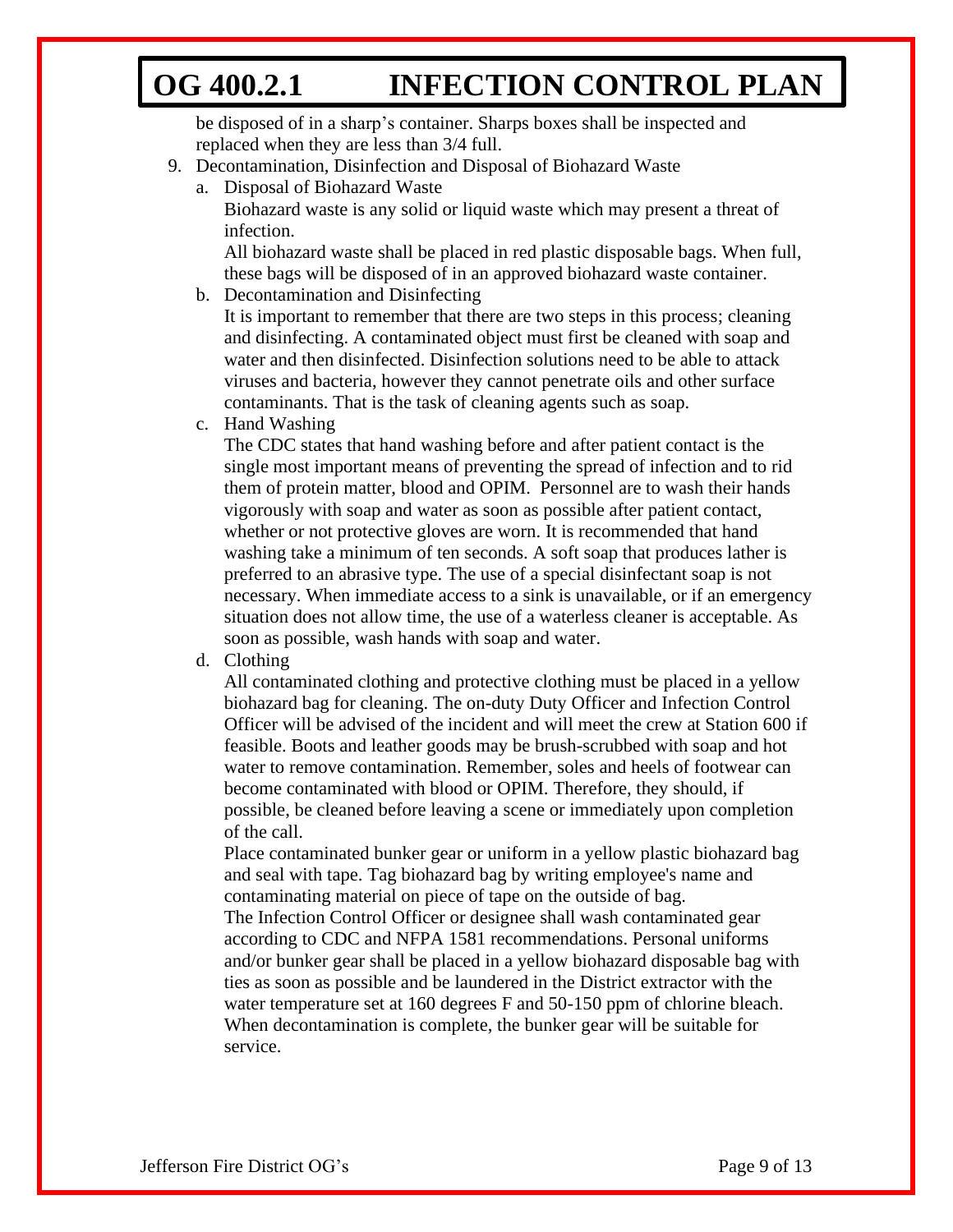Personnel handling contaminated bunker gear or uniforms will use gloves and gown. If there is any potential for splashing of contaminants, full surgical mask with fluid shield will also be worn.

e. Equipment

Since most non-disposable pre-hospital equipment does not interface directly with the patient's cardiovascular or respiratory system, sterilization and highlevel disinfection are not required. Decontamination can be accomplished in most cases by thorough cleaning with a detergent and then disinfecting with a germicidal product. Cleaning should be followed by disinfection. Gloves should be worn for all cleaning and decontamination procedures. Eye protection and facemasks are required if there is a possibility that contaminants or cleaning/disinfecting agents may splash.

f. Large Items

Large items such as traction splints and backboards must be thoroughly cleaned and then disinfected with the germicidal agent to remove all protein matter. Equipment cleaning should be completed as soon as possible after use. After washing, equipment should be disinfected and air-dried.

g. Respiratory Equipment

Non-disposable equipment should be completely cleaned and disinfected after each use.

h. BP Cuffs

BP cuffs should be cleaned on a routine basis. They must be cleaned and disinfected if contaminated with blood or OPIM, or if the patient is suspected of having an infectious disease. Contaminated items shall be placed in yellow plastic biohazard bags.

BP cuff covers shall be laundered in the District extractor after the bladders have been removed. Cleaning and temperature settings outlined for clothing are appropriate for covers. After machine washing, allow the items to air dry.

i. Delicate Equipment

Delicate equipment such as cardiac monitors should be disinfected using an approved disinfectant following the manufacturer's instructions. Thoroughly dry all surfaces after disinfecting is completed. Remember that many disinfectants are corrosive to metals and will degrade many materials. Never immerse these items in a disinfectant. If in doubt, place these items in a yellow biohazard bag and contact the Infection Control Officer before proceeding with cleaning/disinfecting procedures.

j. Replacement of Bunker Gear Undergoing Decontamination or Repair Bunker gear may have to be repaired or decontaminated either for hazardous materials or blood borne pathogens.

Blood borne decontamination shall be done in house per existing protocol. Hazardous material decontamination may require outside assistance and repair will require that the article be sent out.

If replacement bunker gear is needed during the time the gear is out of service, the following procedure will be followed:

Bunker gear with blood borne contamination will be placed and sealed in a yellow biohazard soiled laundry bag.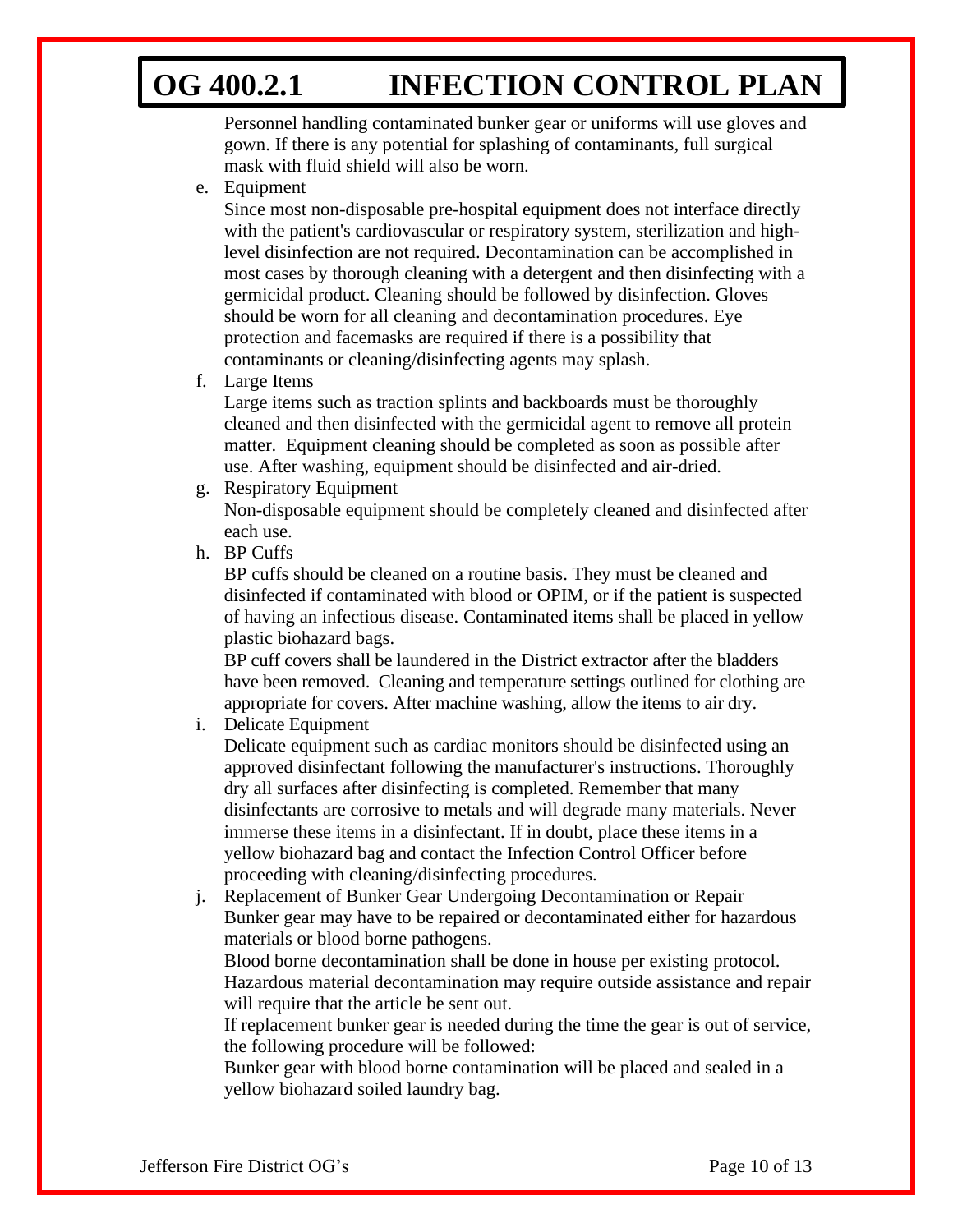The on-duty Duty Officer will be advised of the incident and will meet the crew at Station 600 if feasible.

Once the contaminated bunker gear has been cleaned or the damaged gear returned, any temporary gear should be returned to stock.

Should the contaminated gear not be able to be cleaned or gear is not repairable, replacement gear will be used until new gear has been requisitioned and received, as soon as possible.

10. Infection Reporting and Tracking

Record Keeping and Post Infection Prophylaxis Program (PEP) The Infection Control Officer shall maintain an accurate medical record for each employee with an occupational infection. If a compensable injury should arise from the Infection, an 801 Claim Form will then be filed. It is not necessary to document reason of claim if the employee wishes to maintain confidentiality; however, the infection form must be completed. An infection form shall be completed and maintained in the employee's medical file. All infection test results will be confidential, and the employee can choose not to release any testing results to the District.

The exposed responder must be provided with a post infection prophylaxis (PEP) program within two hours of the infection. Members are to report to the hospital Emergency room for counseling and to determine if the PEP program is warranted. The exposed employee shall undergo HIV testing during the next six months. The employee will be given up to a four days' supply of PEP and will take the drugs until the source patient's HIV testing is complete. It is advised that the PEP drugs be discontinued if the source patient's HIV antibody test is negative. If the employee cannot make a rational decision at this point in time regarding the initiation of drug therapy, it may be beneficial to start treatment and then reconsider options once the written material has been reviewed.

The source patient must be given the opportunity to refuse or consent to testing; counseling must be made available.

The receiving physician of the source patient must document that a significant infection has occurred and that the test results are medically necessary in the physician's medical judgment. This can all be documented in the responder's medical record. The responder must keep the source patient's HIV test results confidential.

The Infection Control Officer shall maintain a confidential record of each infection which shall include date and time of infection, details of infection, including type of fluid, counseling, post infection management and follow-up which shall include testing according to CDC guidelines (time of infection, six weeks, twelve weeks, and six months).

#### 11. Immunization and Testing

Access to an appropriate immunization program shall be made available, including vaccination against Hepatitis B at no charge to the employee. Hepatitis B vaccination shall be available to all newly assigned personnel within 10 days of assignment. All personnel who decline the Hepatitis B vaccination will sign a statement of declination.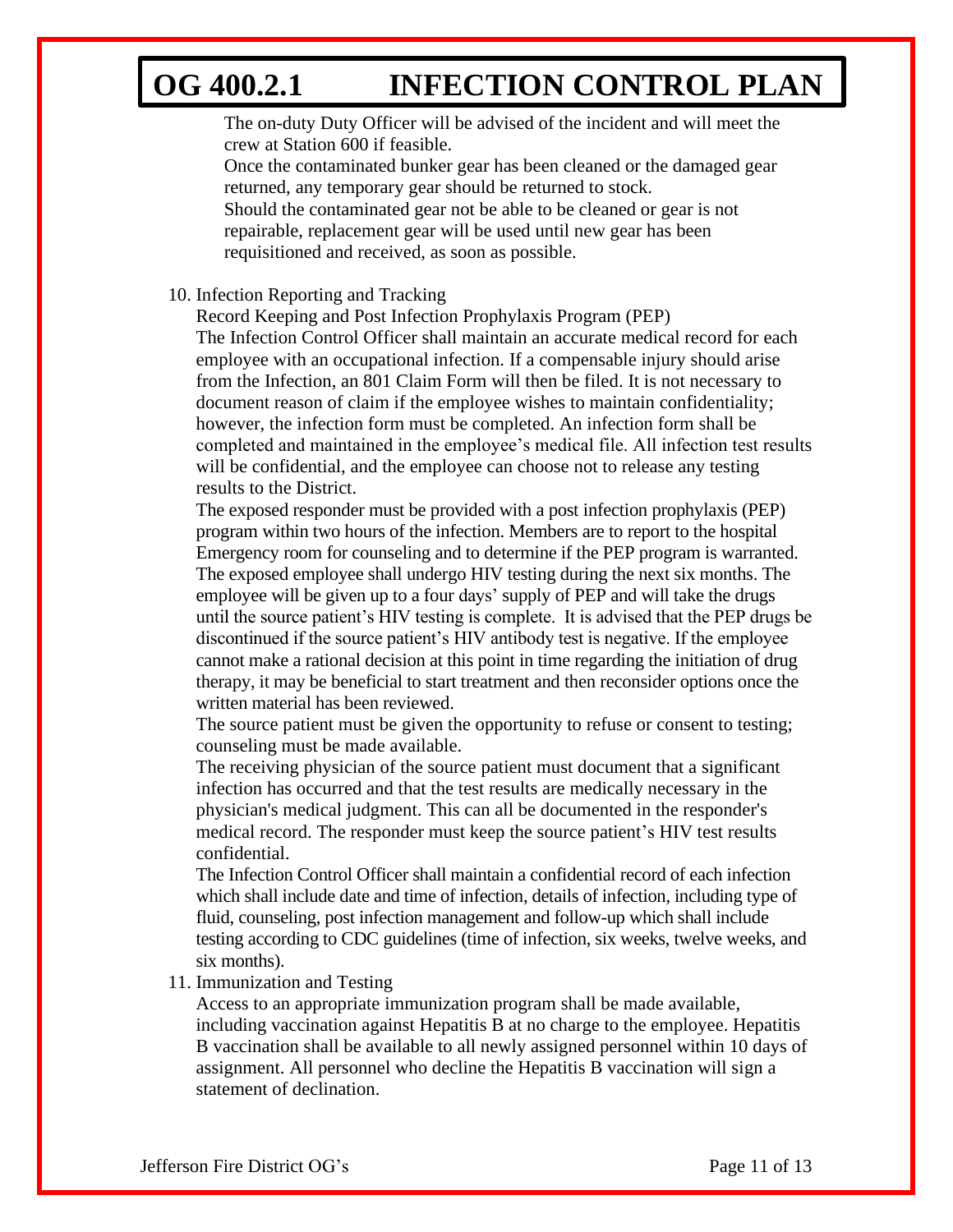The responder shall inform the Infection Control Officer when each vaccination is received.

Each responder will be required to complete the Hepatitis B Release Form, which will document that the responder wishes to either have the Hepatitis B series, has already completed the series, or wishes to refuse immunization at this time. This form will be maintained in each responder's medical file.

Tuberculosis screening will also be offered prior to assignment and when the employee feels that they may have been exposed.

12. Training and Education

The District will conduct training and education programs on infectious and airborne diseases that pose potential occupational health risks for all members who are involved in emergency operations. The training program shall include proper use of PPE, standard SOG's for safe work practices in infection control, proper methods of disposal for contaminated articles and medical waste, handling and disposal of sharps (needles) and infection management and medical followup. The education program shall provide the information on epidemiology, modes of transmission and prevention of diseases including, but not limited to, hepatitis, human immunodeficiency virus, tuberculosis, and herpes viruses.

Training on tuberculosis will be conducted using course objectives recommended by the CDC. Training will be provided within 20 days of initial assignment and updated yearly. Training records will be maintained by the Training Office and will be kept for three years.

- 13. Legal Aspects
	- a. Confidentiality

The identity of the individuals tested for Air borne, Blood borne and OPIM results shall remain confidential. No persons shall have access to records containing Air borne, Blood borne and OPIM test results. The identity of Air borne, Blood borne and OPIM test subjects and test results may be disclosed only under specific circumstances, and only to those who can demonstrate a legal "need to know."

Air borne, Blood borne and OPIM test results may be provided to persons with a significant infection after the significant Infection has occurred.

b. Informed Consent

No person shall perform a test to identify Air borne, Blood borne and OPIM, or its antigen or antibody without obtaining the informed consent of the person upon whom the test is being performed, except as specified elsewhere in the law. Informed consent shall be preceded by an explanation of the test, including its purpose, potential uses, limitations and the meaning of its results.

- 14. Post-Exposure Evaluation and Follow-up.
	- a. If District personnel became exposed, first clean the exposed area with soap and water as soon as possible. Remove exposed clothing as needed.
	- b. Notify the Duty Officer and /or Infection Control Officer.
	- c. Notify the ER staff, where possible source patient is being treated at, and have the staff attempt to get permission to test the source patient.
	- d. If the management is informed of a possible exposure, management will notify all affected members and follow this procedure.